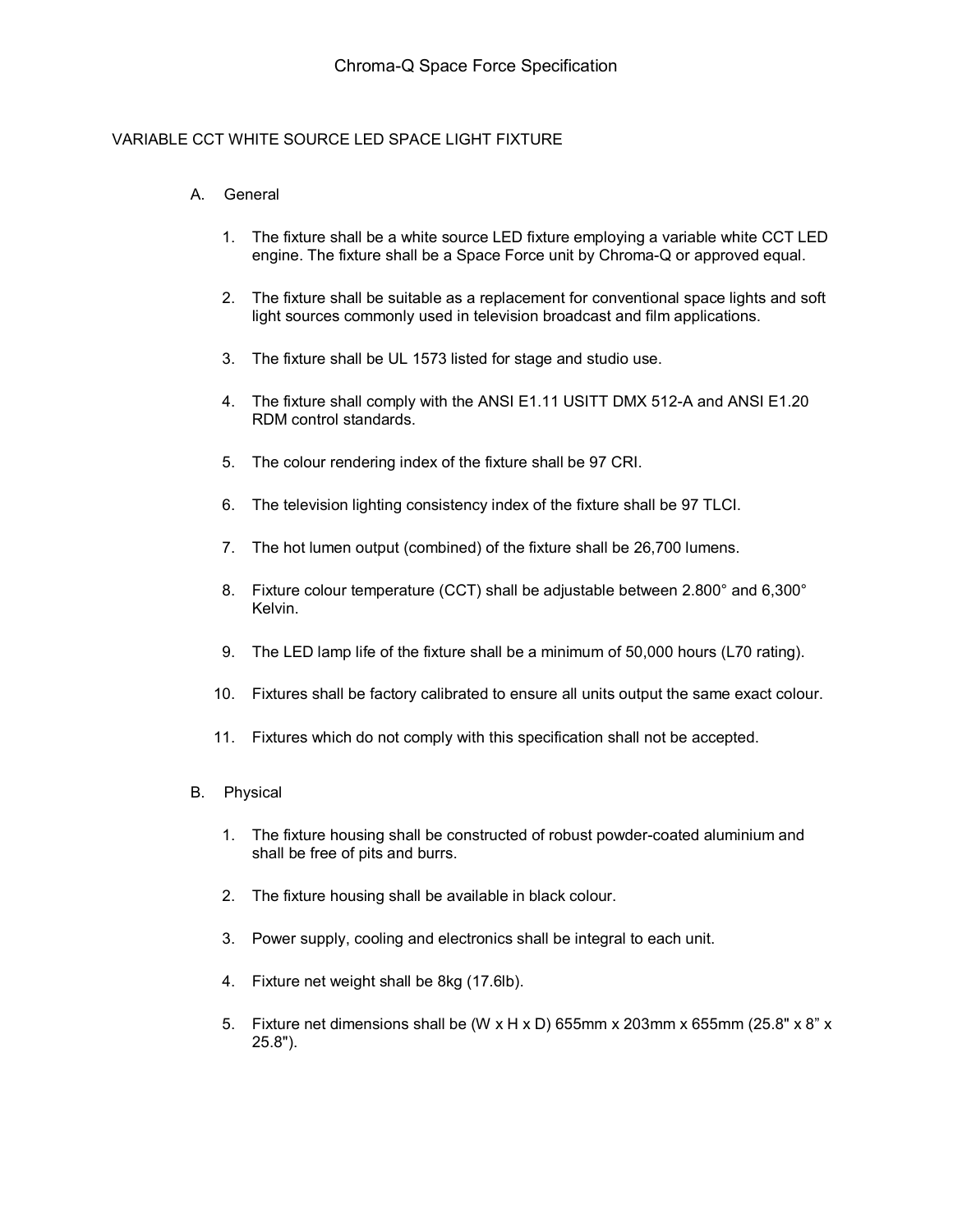- 6. The fixture shall be equipped with brackets for bridle hanging applications.
- 7. Optional accessories available shall include but not be limited to:
	- a. Manual Yoke
	- b. Low Profile Hanging Bracket
	- c. Black Mini skirt
	- d. Soft Egg Crate
	- e. Cyc Skirt/Silk
	- f. Soft Target Kit for use with a skirt Full, 1/2, 1/4, 1/8
	- g. Soft Lantern
	- h. LumenRadio Kit (user installed)
- C. Agency Compliance and Environmental
	- 1. The fixture shall be UL Listed and shall be so labeled.
	- 2. The fixture Approvals shall include the following: CISPR 22:2008 / EN55022:2010 (Class A), & CISPR 24:2010 / EN55024:2010, FCC Part 15 Subpart B:2015, ICES-003:2012; UL 1573:2003 / R:2014-01, CSA C22.2 No. 160-M1983 IEC 60598.
	- 3. The IP rating of the fixture shall be IP20 for dry location use.
- D. Thermal
	- 1. The fixture shall be cooled via natural convention without the aid of fans.
	- 2. The fixture shall operate in an ambient temperature range of  $0^{\circ}$ C (32 $^{\circ}$ F) minimum, to 40° C (104°F) maximum ambient temperature.
	- 3. The fixture shall provide automatic protection to reduce the output when the internal temperature reaches the maximum limit due to extreme ambient temperature conditions.
- E. Electrical
	- 1. The fixture shall be equipped with a 100V to 240V 50/60Hz 400VA internal power supply.
	- 2. The power supply of the fixture shall have a power factor of 0.97.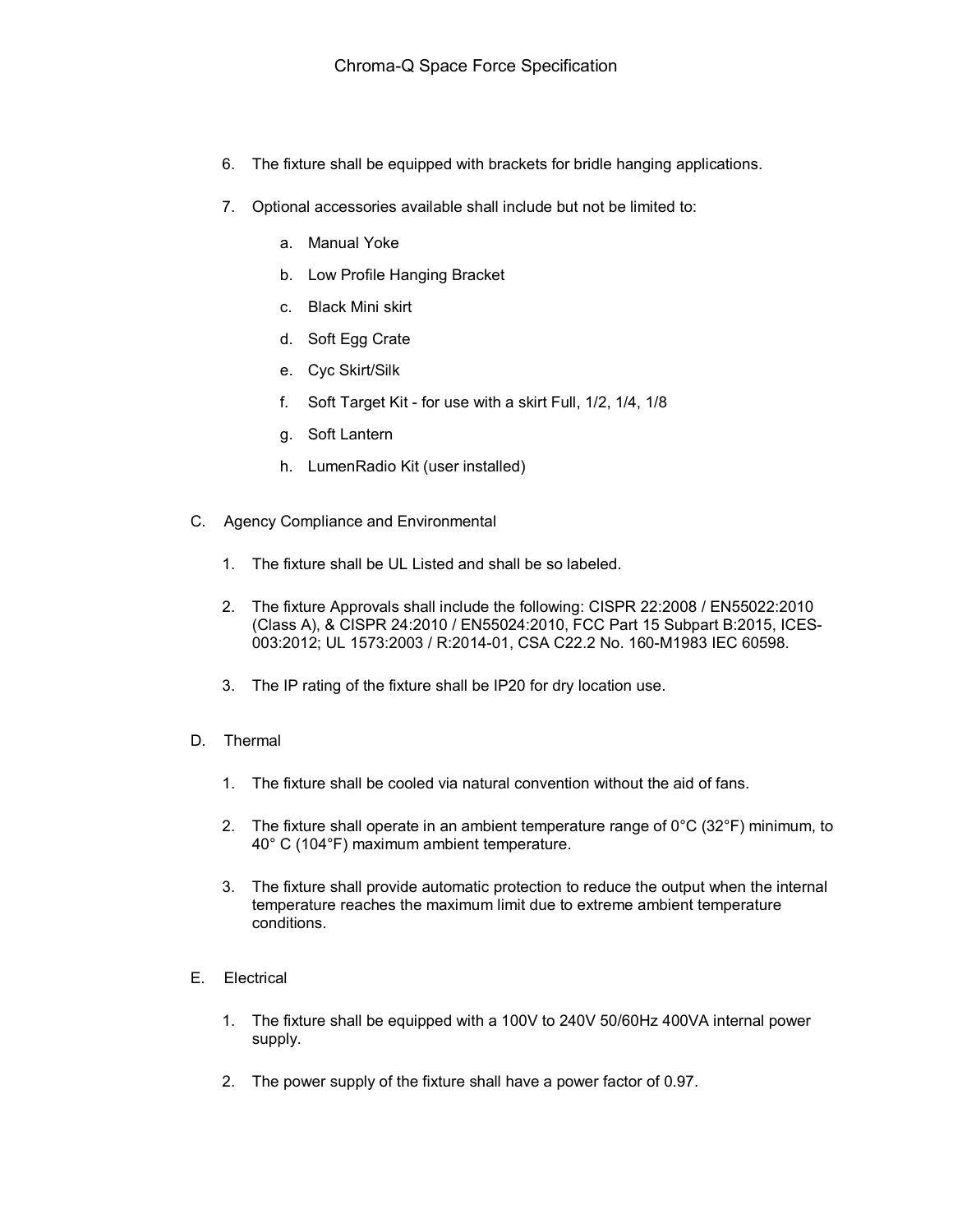# Chroma-Q Space Force Specification

- 3. The maximum power consumption shall not exceed 333W @ 120V AC, 331W @ 230V AC.
- 4. The idle power consumption shall be 18W @ 120V AC, 18W @ 230V AC.
- 5. Fixture In/Out power shall be via Neutrik powerCON TRUE1 connectors.
- 6. The fixture requires power from a constant non-dim power source.
- F. Optical
	- 1. The fixture shall provide a smooth and soft uniform output using a high efficiency diffuser.
	- 2. The fixture beam angle shall be 65°.
	- 3. The diffuse output of the fixture shall negate the need for silks or skirts.
- G. Light Emitting Diodes
	- 1. LEDs shall be rated for a 50,000-hour LED life to 70% intensity (L70).
	- 2. All LEDs used in the fixture shall be high brightness and proven quality from reputable LED manufacturers.
	- 3. LED systems manufacturers shall utilize an advanced production LED binning process to maintain LED color consistency.

### H. Dimming

- 1. The LED system shall be digitally driven using high-speed pulse width modulation (PWM).
- 2. The fixture shall offer 8 LED scan rate (PWM) frequency modes for compatibility with video broadcast equipment in order to avoid a flickering effect.
- 3. The dimming curve shall be of theatrical grade for smooth dimming over longer timed fades and at low intensities.
- I. Control and User Interface
	- 1. The fixture shall be equipped with two 5-Pin XLR connectors (In and Out) for data control via ANSI E1.11 USITT DMX512-A protocol.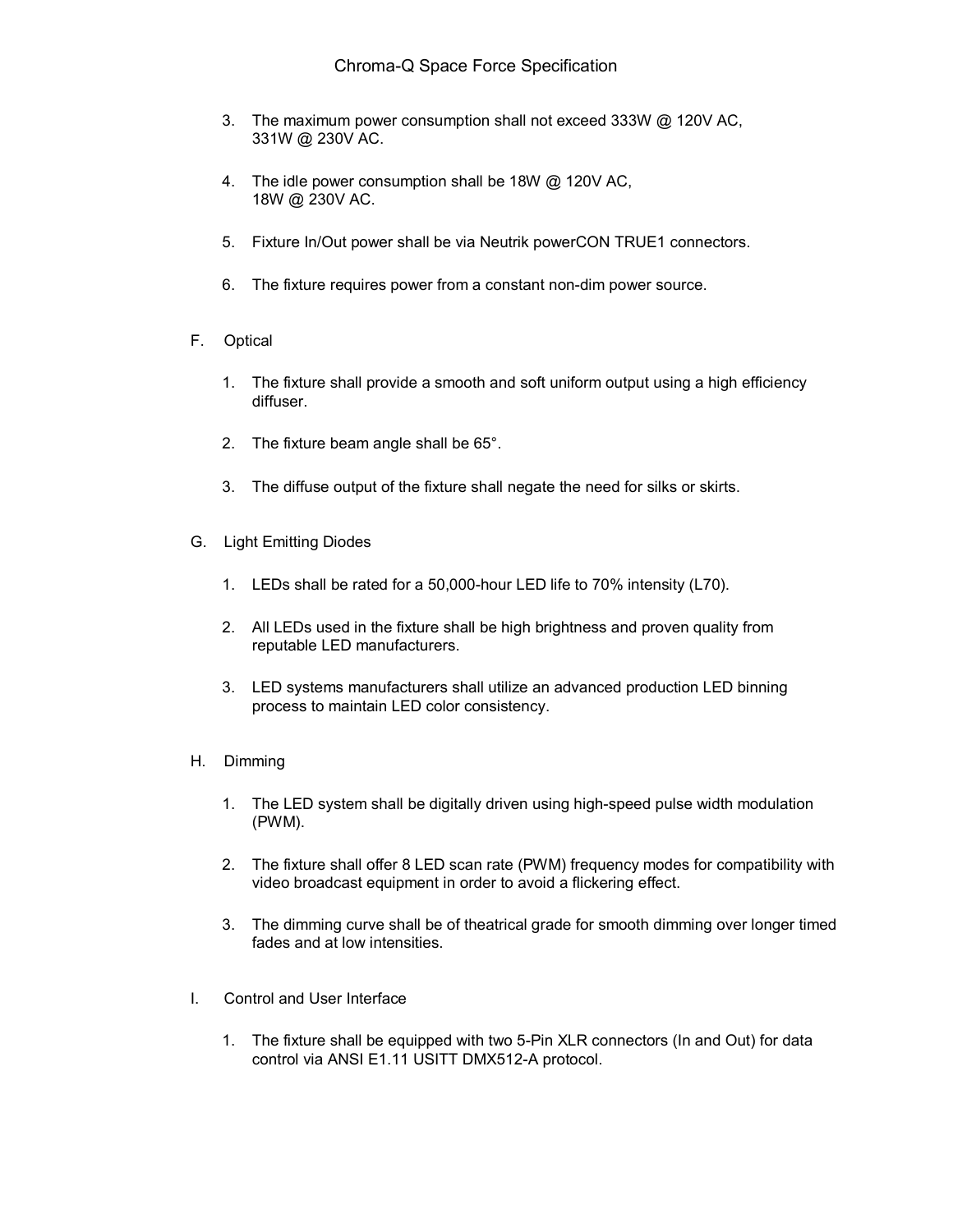- 2. The fixture shall be remotely configurable via the ANSI E1.20-2010 RDM (Remote Device Management) standard.
- 3. The fixture shall be capable of wireless control via LumenRadio CRMX connection when using optional radio module.
- 4. The fixture shall operate as a standalone unit with manual control operation.
- 5. The fixture shall offer recording and recall of 2 user-programmed looks in DMX control and standalone operation.
- 6. The DMX profile of the fixture shall consist of 2 DMX channels:
	- a. Channel 1: Intensity level adjustment.
	- b. Channel 2: Colour temperature adjustment.
- 7. A control panel located at the rear of the fixture shall consist of an LCD display, 2 rotary control knobs and 5 control buttons.
	- a. The above-mentioned rotary knobs shall provide access to the following functions:
		- 1) Right knob:
			- a) Selection of DMX start address to increase/decrease address value from 1 to 512 in increments of 1.
			- b) Adjust intensity.
			- c) Adjust intensity in 10% increments.
			- d) Menu navigation in LCD display.
			- e) Selection of fixture control and configuration options in menu.
		- 2) Left knob:
			- a) Selection of DMX start address to increase/decrease address value from 1 to 512 in increments of 10.
			- b) Adjust colour temperature.
			- c) Select preset colour temperature.
			- d) Menu navigation in LCD display.
			- e) Selection of fixture control and configuration options in menu.
	- b. The above-mentioned control buttons shall provide access to the following functions:
		- 1) M1 button: Recall factory default look (3200K). Record and recall user programmed look.
		- 2) M2 button: Recall factory default look (5600K). Record and recall user programmed look.
		- 3) Focus button: Switch fixture on to a preset output level for 30 seconds.